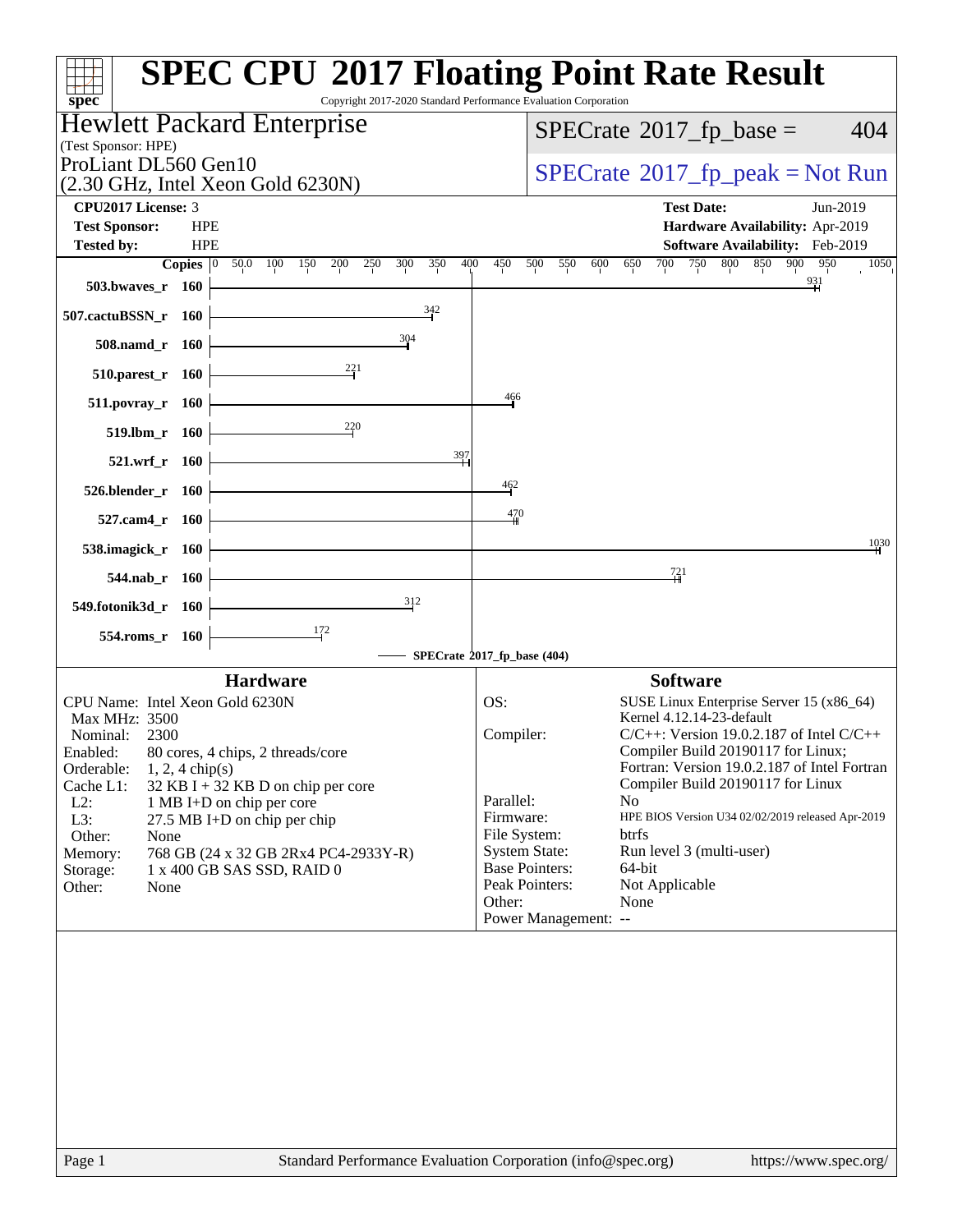# **[spec](http://www.spec.org/)**

# **[SPEC CPU](http://www.spec.org/auto/cpu2017/Docs/result-fields.html#SPECCPU2017FloatingPointRateResult)[2017 Floating Point Rate Result](http://www.spec.org/auto/cpu2017/Docs/result-fields.html#SPECCPU2017FloatingPointRateResult)**

Copyright 2017-2020 Standard Performance Evaluation Corporation

#### Hewlett Packard Enterprise

(Test Sponsor: HPE)

(2.30 GHz, Intel Xeon Gold 6230N)

 $SPECTate$ <sup>®</sup>[2017\\_fp\\_base =](http://www.spec.org/auto/cpu2017/Docs/result-fields.html#SPECrate2017fpbase) 404

### ProLiant DL560 Gen10<br>  $\begin{array}{c}\n\text{SPECrate} \textcirc 2017\_fp\_peak = Not Run \\
\text{SPECrate} \textcirc 2017\_fp\_peak = Not Run\n\end{array}$  $\begin{array}{c}\n\text{SPECrate} \textcirc 2017\_fp\_peak = Not Run \\
\text{SPECrate} \textcirc 2017\_fp\_peak = Not Run\n\end{array}$  $\begin{array}{c}\n\text{SPECrate} \textcirc 2017\_fp\_peak = Not Run \\
\text{SPECrate} \textcirc 2017\_fp\_peak = Not Run\n\end{array}$

**[CPU2017 License:](http://www.spec.org/auto/cpu2017/Docs/result-fields.html#CPU2017License)** 3 **[Test Date:](http://www.spec.org/auto/cpu2017/Docs/result-fields.html#TestDate)** Jun-2019 **[Test Sponsor:](http://www.spec.org/auto/cpu2017/Docs/result-fields.html#TestSponsor)** HPE **[Hardware Availability:](http://www.spec.org/auto/cpu2017/Docs/result-fields.html#HardwareAvailability)** Apr-2019 **[Tested by:](http://www.spec.org/auto/cpu2017/Docs/result-fields.html#Testedby)** HPE **[Software Availability:](http://www.spec.org/auto/cpu2017/Docs/result-fields.html#SoftwareAvailability)** Feb-2019

#### **[Results Table](http://www.spec.org/auto/cpu2017/Docs/result-fields.html#ResultsTable)**

|                                                     |               |                |       | <b>Base</b>    |       |                           | <b>Peak</b> |                                                                            |                |              |                |              |                |              |
|-----------------------------------------------------|---------------|----------------|-------|----------------|-------|---------------------------|-------------|----------------------------------------------------------------------------|----------------|--------------|----------------|--------------|----------------|--------------|
| <b>Benchmark</b>                                    | <b>Copies</b> | <b>Seconds</b> | Ratio | <b>Seconds</b> | Ratio | <b>Seconds</b>            | Ratio       | <b>Copies</b>                                                              | <b>Seconds</b> | <b>Ratio</b> | <b>Seconds</b> | <b>Ratio</b> | <b>Seconds</b> | <b>Ratio</b> |
| 503.bwaves_r                                        | 160           | 1724           | 931   | 1711           | 938   | 1726                      | 930         |                                                                            |                |              |                |              |                |              |
| 507.cactuBSSN r                                     | 160           | 592            | 342   | 592            | 342   | 593                       | 342         |                                                                            |                |              |                |              |                |              |
| $508$ .namd $r$                                     | 160           | 500            | 304   | 498            | 305   | 501                       | 303         |                                                                            |                |              |                |              |                |              |
| 510.parest_r                                        | 160           | 1893           | 221   | 1894           | 221   | 1882                      | 222         |                                                                            |                |              |                |              |                |              |
| 511.povray_r                                        | 160           | 803            | 465   | 802            | 466   | 798                       | 468         |                                                                            |                |              |                |              |                |              |
| $519.1$ bm r                                        | 160           | 766            | 220   | 766            | 220   | 768                       | 220         |                                                                            |                |              |                |              |                |              |
| $521$ .wrf r                                        | 160           | 902            | 397   | 899            | 399   | 922                       | 389         |                                                                            |                |              |                |              |                |              |
| 526.blender r                                       | 160           | 528            | 462   | 527            | 462   | 526                       | 463         |                                                                            |                |              |                |              |                |              |
| $527$ .cam $4r$                                     | 160           | 598            | 468   | 591            | 473   | 595                       | 470         |                                                                            |                |              |                |              |                |              |
| 538.imagick_r                                       | 160           | 386            | 1030  | 388            | 1020  | 386                       | 1030        |                                                                            |                |              |                |              |                |              |
| 544.nab r                                           | 160           | 372            | 724   | 377            | 715   | 374                       | 721         |                                                                            |                |              |                |              |                |              |
| 549.fotonik3d r                                     | 160           | 2001           | 312   | 1998           | 312   | 1998                      | 312         |                                                                            |                |              |                |              |                |              |
| $554$ .roms_r                                       | 160           | 1477           | 172   | 1477           | 172   | 1476                      | 172         |                                                                            |                |              |                |              |                |              |
| $SPECrate*2017_fp\_base =$<br>404                   |               |                |       |                |       |                           |             |                                                                            |                |              |                |              |                |              |
| $SPECrate^{\circ}2017_fp\_peak =$<br><b>Not Run</b> |               |                |       |                |       |                           |             |                                                                            |                |              |                |              |                |              |
| $\sim$                                              |               | $\sim$ $\sim$  |       | .              |       | $\mathbf{r}$ $\mathbf{r}$ |             | $-1$ , $-1$ , $-1$ , $-1$ , $-1$ , $-1$ , $-1$ , $-1$ , $-1$ , $-1$ , $-1$ |                |              | $\bullet$      |              |                |              |

Results appear in the [order in which they were run](http://www.spec.org/auto/cpu2017/Docs/result-fields.html#RunOrder). Bold underlined text [indicates a median measurement.](http://www.spec.org/auto/cpu2017/Docs/result-fields.html#Median)

#### **[Submit Notes](http://www.spec.org/auto/cpu2017/Docs/result-fields.html#SubmitNotes)**

 The numactl mechanism was used to bind copies to processors. The config file option 'submit' was used to generate numactl commands to bind each copy to a specific processor. For details, please see the config file.

#### **[Operating System Notes](http://www.spec.org/auto/cpu2017/Docs/result-fields.html#OperatingSystemNotes)**

 Stack size set to unlimited using "ulimit -s unlimited" Transparent Huge Pages enabled by default Prior to runcpu invocation Filesystem page cache synced and cleared with: sync; echo 3 > /proc/sys/vm/drop\_caches runcpu command invoked through numactl i.e.: numactl --interleave=all runcpu <etc>

#### **[General Notes](http://www.spec.org/auto/cpu2017/Docs/result-fields.html#GeneralNotes)**

Environment variables set by runcpu before the start of the run: LD\_LIBRARY\_PATH = "/home/cpu2017\_u2/lib/ia32:/home/cpu2017\_u2/lib/intel64"

 Binaries compiled on a system with 1x Intel Core i9-7900X CPU + 32GB RAM memory using Redhat Enterprise Linux 7.5 NA: The test sponsor attests, as of date of publication, that CVE-2017-5754 (Meltdown) is mitigated in the system as tested and documented.

**(Continued on next page)**

| Page 2 | Standard Performance Evaluation Corporation (info@spec.org) | https://www.spec.org/ |
|--------|-------------------------------------------------------------|-----------------------|
|--------|-------------------------------------------------------------|-----------------------|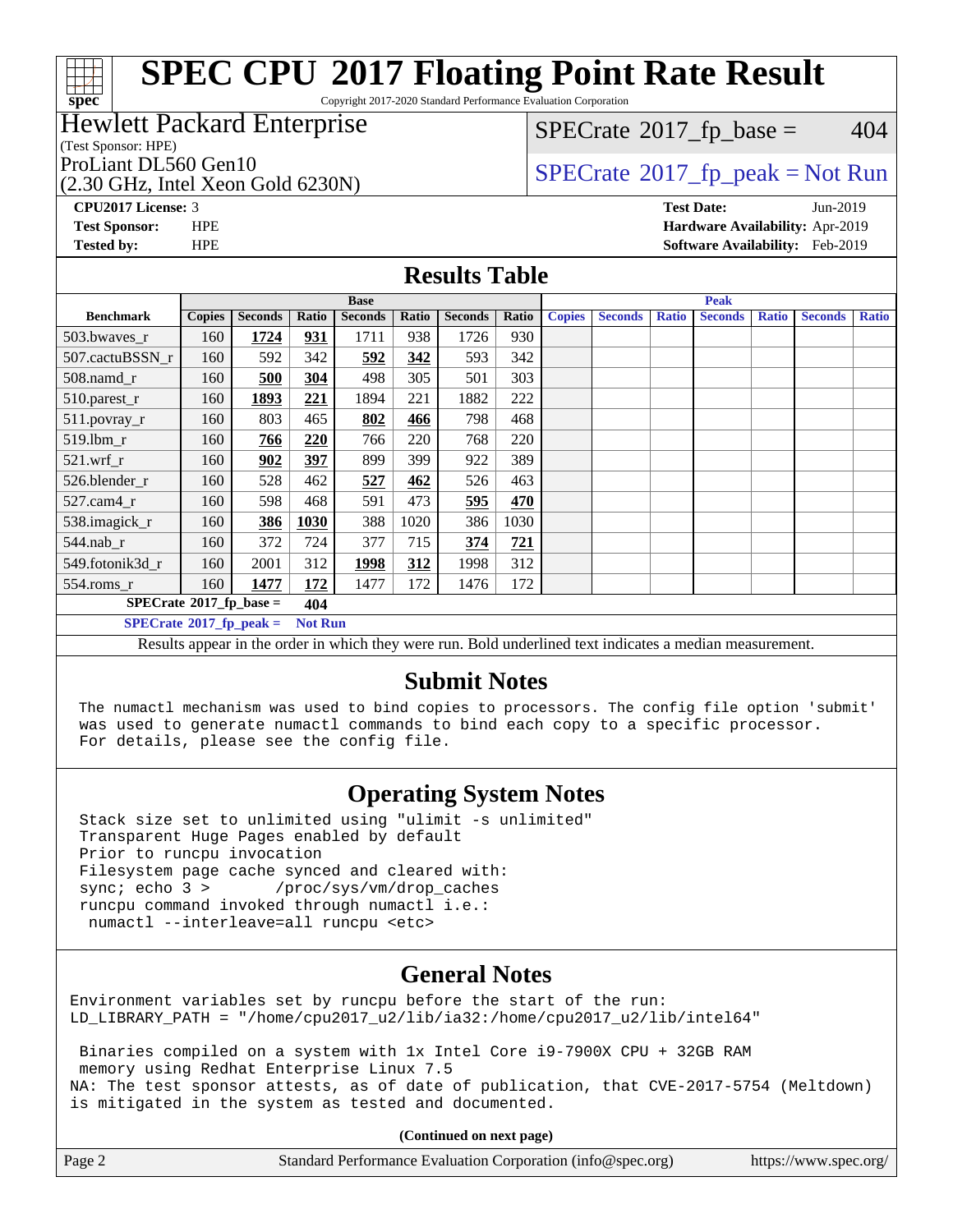# **[SPEC CPU](http://www.spec.org/auto/cpu2017/Docs/result-fields.html#SPECCPU2017FloatingPointRateResult)[2017 Floating Point Rate Result](http://www.spec.org/auto/cpu2017/Docs/result-fields.html#SPECCPU2017FloatingPointRateResult)**

Copyright 2017-2020 Standard Performance Evaluation Corporation

#### Hewlett Packard Enterprise

(Test Sponsor: HPE)

 $SPECTate$ <sup>®</sup>[2017\\_fp\\_base =](http://www.spec.org/auto/cpu2017/Docs/result-fields.html#SPECrate2017fpbase) 404

(2.30 GHz, Intel Xeon Gold 6230N)

ProLiant DL560 Gen10<br>(2.30 GHz, Intel Xeon Gold 6230N) [SPECrate](http://www.spec.org/auto/cpu2017/Docs/result-fields.html#SPECrate2017fppeak)®[2017\\_fp\\_peak = N](http://www.spec.org/auto/cpu2017/Docs/result-fields.html#SPECrate2017fppeak)ot Run

**[spec](http://www.spec.org/)**

**[Tested by:](http://www.spec.org/auto/cpu2017/Docs/result-fields.html#Testedby)** HPE **[Software Availability:](http://www.spec.org/auto/cpu2017/Docs/result-fields.html#SoftwareAvailability)** Feb-2019

**[CPU2017 License:](http://www.spec.org/auto/cpu2017/Docs/result-fields.html#CPU2017License)** 3 **[Test Date:](http://www.spec.org/auto/cpu2017/Docs/result-fields.html#TestDate)** Jun-2019 **[Test Sponsor:](http://www.spec.org/auto/cpu2017/Docs/result-fields.html#TestSponsor)** HPE **[Hardware Availability:](http://www.spec.org/auto/cpu2017/Docs/result-fields.html#HardwareAvailability)** Apr-2019

#### **[General Notes \(Continued\)](http://www.spec.org/auto/cpu2017/Docs/result-fields.html#GeneralNotes)**

Yes: The test sponsor attests, as of date of publication, that CVE-2017-5753 (Spectre variant 1) is mitigated in the system as tested and documented. Yes: The test sponsor attests, as of date of publication, that CVE-2017-5715 (Spectre variant 2) is mitigated in the system as tested and documented.

#### **[Platform Notes](http://www.spec.org/auto/cpu2017/Docs/result-fields.html#PlatformNotes)**

Page 3 Standard Performance Evaluation Corporation [\(info@spec.org\)](mailto:info@spec.org) <https://www.spec.org/> BIOS Configuration: Thermal Configuration set to Maximum Cooling Memory Patrol Scrubbing set to Disabled LLC Prefetch set to Enabled LLC Dead Line Allocation set to Disabled Enhanced Processor Performance set to Enabled Workload Profile set to General Throughput Compute Workload Profile set to Custom Energy/Performance Bias set to Balanced Performance Advanced Memory Protection set to Advanced ECC Sysinfo program /home/cpu2017\_u2/bin/sysinfo Rev: r5974 of 2018-05-19 9bcde8f2999c33d61f64985e45859ea9 running on linux-erfc Thu Jun 6 09:31:44 2019 SUT (System Under Test) info as seen by some common utilities. For more information on this section, see <https://www.spec.org/cpu2017/Docs/config.html#sysinfo> From /proc/cpuinfo model name : Intel(R) Xeon(R) Gold 6230N CPU @ 2.30GHz 4 "physical id"s (chips) 160 "processors" cores, siblings (Caution: counting these is hw and system dependent. The following excerpts from /proc/cpuinfo might not be reliable. Use with caution.) cpu cores : 20 siblings : 40 physical 0: cores 0 1 2 3 8 9 10 11 12 16 17 18 19 20 24 25 26 27 28 physical 1: cores 0 1 2 3 8 9 10 11 12 16 17 18 19 20 24 25 26 27 28 physical 2: cores 0 1 2 3 8 9 10 11 12 16 17 18 19 20 24 25 26 27 28 physical 3: cores 0 1 2 3 8 9 10 11 12 16 17 18 19 20 24 25 26 27 28 From lscpu: Architecture: x86\_64 CPU op-mode(s): 32-bit, 64-bit Byte Order: Little Endian  $CPU(s):$  160 On-line CPU(s) list: 0-159 Thread(s) per core: 2 Core(s) per socket: 20 **(Continued on next page)**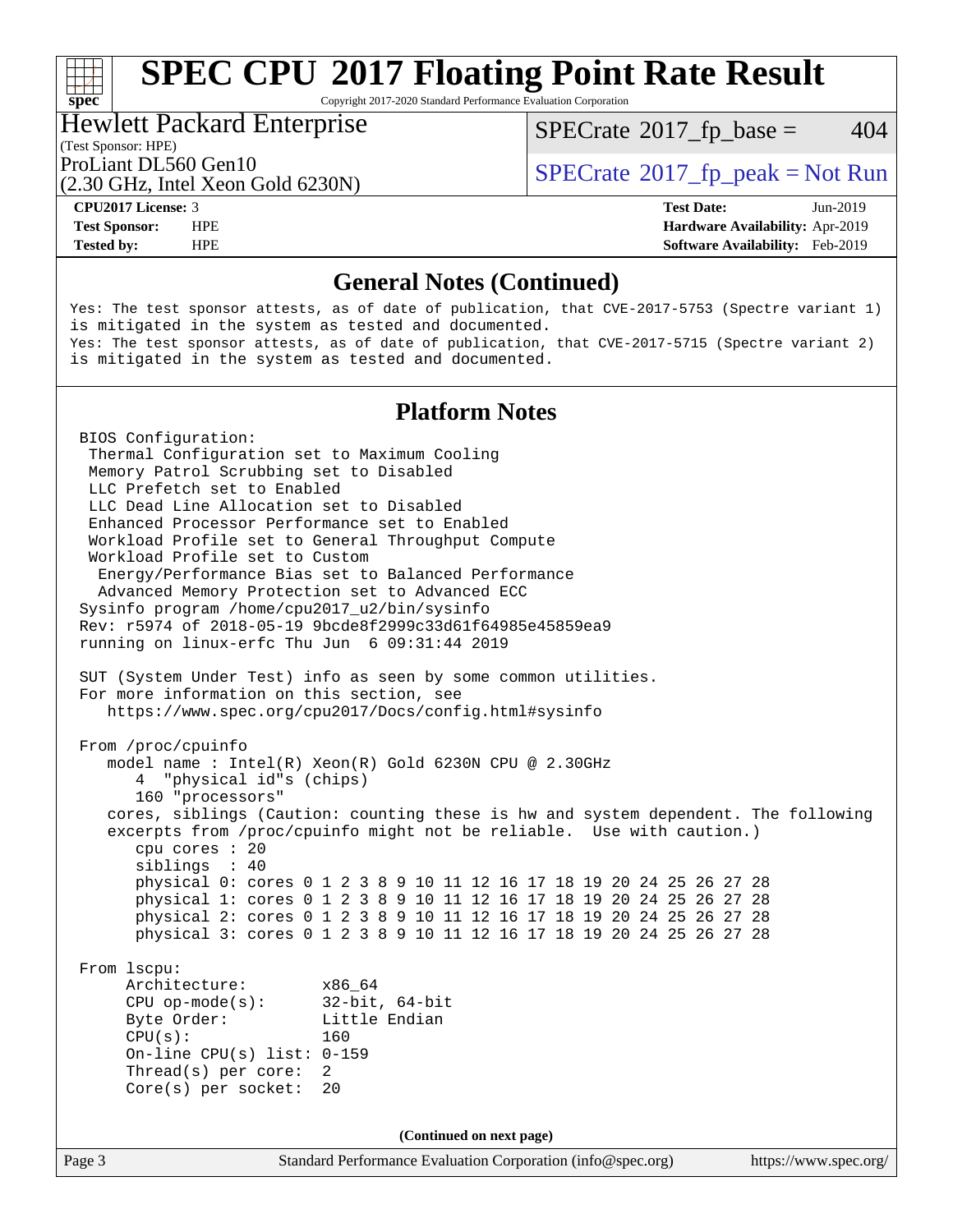# **[spec](http://www.spec.org/)**

# **[SPEC CPU](http://www.spec.org/auto/cpu2017/Docs/result-fields.html#SPECCPU2017FloatingPointRateResult)[2017 Floating Point Rate Result](http://www.spec.org/auto/cpu2017/Docs/result-fields.html#SPECCPU2017FloatingPointRateResult)**

Copyright 2017-2020 Standard Performance Evaluation Corporation

#### Hewlett Packard Enterprise

 $SPECTate@2017_fp\_base = 404$ 

(Test Sponsor: HPE) (2.30 GHz, Intel Xeon Gold 6230N)

ProLiant DL560 Gen10<br>  $(2, 30 \text{ GHz})$  Intel Xeon Gold 6230N)

**[CPU2017 License:](http://www.spec.org/auto/cpu2017/Docs/result-fields.html#CPU2017License)** 3 **[Test Date:](http://www.spec.org/auto/cpu2017/Docs/result-fields.html#TestDate)** Jun-2019

**[Test Sponsor:](http://www.spec.org/auto/cpu2017/Docs/result-fields.html#TestSponsor)** HPE **[Hardware Availability:](http://www.spec.org/auto/cpu2017/Docs/result-fields.html#HardwareAvailability)** Apr-2019 **[Tested by:](http://www.spec.org/auto/cpu2017/Docs/result-fields.html#Testedby)** HPE **[Software Availability:](http://www.spec.org/auto/cpu2017/Docs/result-fields.html#SoftwareAvailability)** Feb-2019

#### **[Platform Notes \(Continued\)](http://www.spec.org/auto/cpu2017/Docs/result-fields.html#PlatformNotes)**

| Socket(s):                                   | 4                                                                                    |
|----------------------------------------------|--------------------------------------------------------------------------------------|
| NUMA $node(s):$                              | 8                                                                                    |
| Vendor ID:                                   | GenuineIntel                                                                         |
| CPU family:                                  | б.                                                                                   |
| Model:                                       | 85                                                                                   |
| Model name:                                  | $Intel(R) Xeon(R) Gold 6230N CPU @ 2.30GHz$                                          |
| Stepping:                                    | 7                                                                                    |
| CPU MHz:                                     | 2300.000                                                                             |
| BogoMIPS:                                    | 4600.00                                                                              |
| Virtualization:                              | $VT - x$                                                                             |
| L1d cache:                                   | 32K                                                                                  |
| Lli cache:                                   | 32K                                                                                  |
| L2 cache:                                    | 1024K                                                                                |
| L3 cache:                                    | 28160K                                                                               |
| NUMA node0 CPU(s):                           | $0 - 9, 80 - 89$                                                                     |
| NUMA nodel $CPU(s):$                         | $10 - 19,90 - 99$                                                                    |
| NUMA $node2$ $CPU(s):$                       | $20 - 29, 100 - 109$                                                                 |
| NUMA $node3$ $CPU(s):$                       | $30 - 39, 110 - 119$                                                                 |
| NUMA $node4$ $CPU(s):$<br>NUMA node5 CPU(s): | $40 - 49, 120 - 129$<br>$50 - 59, 130 - 139$                                         |
| NUMA $node6$ $CPU(s):$                       | $60 - 69, 140 - 149$                                                                 |
| NUMA $node7$ CPU $(s)$ :                     | $70 - 79, 150 - 159$                                                                 |
| Flags:                                       | fpu vme de pse tsc msr pae mce cx8 apic sep mtrr pge mca cmov                        |
|                                              | pat pse36 clflush dts acpi mmx fxsr sse sse2 ss ht tm pbe syscall nx pdpe1gb rdtscp  |
|                                              | lm constant_tsc art arch_perfmon pebs bts rep_good nopl xtopology nonstop_tsc cpuid  |
|                                              | aperfmperf tsc_known_freq pni pclmulqdq dtes64 monitor ds_cpl vmx smx est tm2 ssse3  |
|                                              | sdbg fma cx16 xtpr pdcm pcid dca sse4_1 sse4_2 x2apic movbe popcnt                   |
|                                              | tsc_deadline_timer aes xsave avx f16c rdrand lahf_lm abm 3dnowprefetch cpuid_fault   |
|                                              | epb cat_13 cdp_13 invpcid_single intel_ppin mba tpr_shadow vnmi flexpriority ept     |
|                                              | vpid fsgsbase tsc_adjust bmil hle avx2 smep bmi2 erms invpcid rtm cqm mpx rdt_a      |
|                                              | avx512f avx512dq rdseed adx smap clflushopt clwb intel_pt avx512cd avx512bw avx512vl |
|                                              | xsaveopt xsavec xgetbvl xsaves cqm_llc cqm_occup_llc cqm_mbm_total cqm_mbm_local     |
|                                              | ibpb ibrs stibp dtherm ida arat pln pts pku ospke avx512_vnni arch_capabilities ssbd |
|                                              |                                                                                      |
| /proc/cpuinfo cache data                     |                                                                                      |
| cache size : 28160 KB                        |                                                                                      |
|                                              |                                                                                      |
|                                              | From numactl --hardware WARNING: a numactl 'node' might or might not correspond to a |
| physical chip.                               |                                                                                      |
| $available: 8 nodes (0-7)$                   | node 0 cpus: 0 1 2 3 4 5 6 7 8 9 80 81 82 83 84 85 86 87 88 89                       |
| node 0 size: 96349 MB                        |                                                                                      |
| node 0 free: 96075 MB                        |                                                                                      |
|                                              | node 1 cpus: 10 11 12 13 14 15 16 17 18 19 90 91 92 93 94 95 96 97 98 99             |
| node 1 size: 96735 MB                        |                                                                                      |
| node 1 free: 96386 MB                        |                                                                                      |
|                                              | node 2 cpus: 20 21 22 23 24 25 26 27 28 29 100 101 102 103 104 105 106 107 108 109   |
|                                              |                                                                                      |
|                                              | (Continued on next page)                                                             |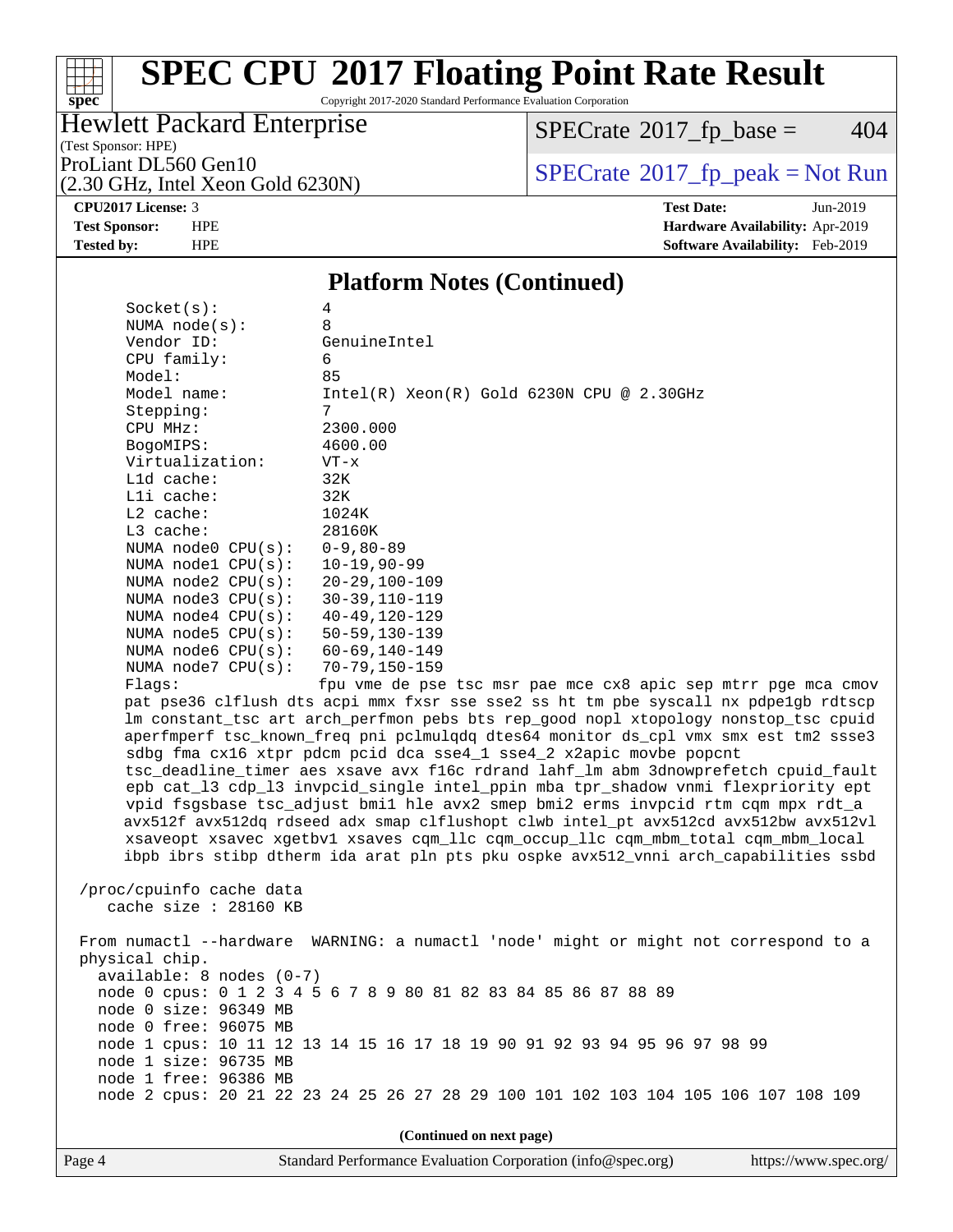# **[spec](http://www.spec.org/)**

# **[SPEC CPU](http://www.spec.org/auto/cpu2017/Docs/result-fields.html#SPECCPU2017FloatingPointRateResult)[2017 Floating Point Rate Result](http://www.spec.org/auto/cpu2017/Docs/result-fields.html#SPECCPU2017FloatingPointRateResult)**

Copyright 2017-2020 Standard Performance Evaluation Corporation

### Hewlett Packard Enterprise

 $SPECTate@2017_fp\_base = 404$ 

(Test Sponsor: HPE)

(2.30 GHz, Intel Xeon Gold 6230N)

ProLiant DL560 Gen10<br>  $(2, 30 \text{ GHz})$  Intel Xeon Gold 6230N)

**[CPU2017 License:](http://www.spec.org/auto/cpu2017/Docs/result-fields.html#CPU2017License)** 3 **[Test Date:](http://www.spec.org/auto/cpu2017/Docs/result-fields.html#TestDate)** Jun-2019 **[Test Sponsor:](http://www.spec.org/auto/cpu2017/Docs/result-fields.html#TestSponsor)** HPE **[Hardware Availability:](http://www.spec.org/auto/cpu2017/Docs/result-fields.html#HardwareAvailability)** Apr-2019 **[Tested by:](http://www.spec.org/auto/cpu2017/Docs/result-fields.html#Testedby)** HPE **[Software Availability:](http://www.spec.org/auto/cpu2017/Docs/result-fields.html#SoftwareAvailability)** Feb-2019

#### **[Platform Notes \(Continued\)](http://www.spec.org/auto/cpu2017/Docs/result-fields.html#PlatformNotes)**

|                                                                                                   | node 2 size: 96764 MB                                                              |                            |                         |    |       |       |    |  |                          |  |  |  |  |  |
|---------------------------------------------------------------------------------------------------|------------------------------------------------------------------------------------|----------------------------|-------------------------|----|-------|-------|----|--|--------------------------|--|--|--|--|--|
|                                                                                                   | node 2 free: 96630 MB                                                              |                            |                         |    |       |       |    |  |                          |  |  |  |  |  |
|                                                                                                   | node 3 cpus: 30 31 32 33 34 35 36 37 38 39 110 111 112 113 114 115 116 117 118 119 |                            |                         |    |       |       |    |  |                          |  |  |  |  |  |
|                                                                                                   | node 3 size: 96764 MB                                                              |                            |                         |    |       |       |    |  |                          |  |  |  |  |  |
|                                                                                                   | node 3 free: 96641 MB                                                              |                            |                         |    |       |       |    |  |                          |  |  |  |  |  |
|                                                                                                   | node 4 cpus: 40 41 42 43 44 45 46 47 48 49 120 121 122 123 124 125 126 127 128 129 |                            |                         |    |       |       |    |  |                          |  |  |  |  |  |
|                                                                                                   | node 4 size: 96764 MB                                                              |                            |                         |    |       |       |    |  |                          |  |  |  |  |  |
|                                                                                                   | node 4 free: 96618 MB                                                              |                            |                         |    |       |       |    |  |                          |  |  |  |  |  |
|                                                                                                   | node 5 cpus: 50 51 52 53 54 55 56 57 58 59 130 131 132 133 134 135 136 137 138 139 |                            |                         |    |       |       |    |  |                          |  |  |  |  |  |
|                                                                                                   | node 5 size: 96764 MB                                                              |                            |                         |    |       |       |    |  |                          |  |  |  |  |  |
|                                                                                                   | node 5 free: 96602 MB                                                              |                            |                         |    |       |       |    |  |                          |  |  |  |  |  |
|                                                                                                   | node 6 cpus: 60 61 62 63 64 65 66 67 68 69 140 141 142 143 144 145 146 147 148 149 |                            |                         |    |       |       |    |  |                          |  |  |  |  |  |
|                                                                                                   | node 6 size: 96764 MB                                                              |                            |                         |    |       |       |    |  |                          |  |  |  |  |  |
|                                                                                                   | node 6 free: 96627 MB                                                              |                            |                         |    |       |       |    |  |                          |  |  |  |  |  |
|                                                                                                   | node 7 cpus: 70 71 72 73 74 75 76 77 78 79 150 151 152 153 154 155 156 157 158 159 |                            |                         |    |       |       |    |  |                          |  |  |  |  |  |
|                                                                                                   | node 7 size: 96762 MB                                                              |                            |                         |    |       |       |    |  |                          |  |  |  |  |  |
|                                                                                                   | node 7 free: 96629 MB                                                              |                            |                         |    |       |       |    |  |                          |  |  |  |  |  |
|                                                                                                   | node distances:                                                                    |                            |                         |    |       |       |    |  |                          |  |  |  |  |  |
| node                                                                                              | $0\qquad1$                                                                         | $\overline{\phantom{a}}^2$ | $\overline{\mathbf{3}}$ |    | 4 5   | 6 7   |    |  |                          |  |  |  |  |  |
| 0:                                                                                                | 10<br>21                                                                           | 31                         | 31 31 31                |    |       | 31 31 |    |  |                          |  |  |  |  |  |
| 1:                                                                                                | 21 10                                                                              | 31                         | 31                      |    | 31 31 | 31    | 31 |  |                          |  |  |  |  |  |
| 2:                                                                                                | 31 31                                                                              | 10                         | 21                      | 31 | 31    | 31    | 31 |  |                          |  |  |  |  |  |
| 3:                                                                                                | 31 31                                                                              | 21                         | 10                      | 31 | 31    | 31    | 31 |  |                          |  |  |  |  |  |
| 4:                                                                                                | 31 31                                                                              | 31                         | 31                      | 10 | 21    | 31    | 31 |  |                          |  |  |  |  |  |
| 5:                                                                                                | 31 31                                                                              | 31                         | 31                      | 21 | 10    | 31    | 31 |  |                          |  |  |  |  |  |
| 6:                                                                                                | 31 31                                                                              | 31                         | 31                      |    | 31 31 | 10    | 21 |  |                          |  |  |  |  |  |
| 7:                                                                                                | 31 31 31                                                                           |                            | 31                      |    | 31 31 | 21    | 10 |  |                          |  |  |  |  |  |
|                                                                                                   |                                                                                    |                            |                         |    |       |       |    |  |                          |  |  |  |  |  |
| From /proc/meminfo                                                                                |                                                                                    |                            |                         |    |       |       |    |  |                          |  |  |  |  |  |
| MemTotal:                                                                                         |                                                                                    |                            | 792235352 kB            |    |       |       |    |  |                          |  |  |  |  |  |
|                                                                                                   | HugePages_Total:                                                                   |                            |                         | 0  |       |       |    |  |                          |  |  |  |  |  |
|                                                                                                   | Hugepagesize: 2048 kB                                                              |                            |                         |    |       |       |    |  |                          |  |  |  |  |  |
|                                                                                                   |                                                                                    |                            |                         |    |       |       |    |  |                          |  |  |  |  |  |
| From /etc/*release* /etc/*version*                                                                |                                                                                    |                            |                         |    |       |       |    |  |                          |  |  |  |  |  |
|                                                                                                   | os-release:                                                                        |                            |                         |    |       |       |    |  |                          |  |  |  |  |  |
|                                                                                                   | NAME="SLES"                                                                        |                            |                         |    |       |       |    |  |                          |  |  |  |  |  |
|                                                                                                   | VERSION="15"                                                                       |                            |                         |    |       |       |    |  |                          |  |  |  |  |  |
|                                                                                                   | VERSION_ID="15"                                                                    |                            |                         |    |       |       |    |  |                          |  |  |  |  |  |
|                                                                                                   | PRETTY_NAME="SUSE Linux Enterprise Server 15"                                      |                            |                         |    |       |       |    |  |                          |  |  |  |  |  |
|                                                                                                   | ID="sles"                                                                          |                            |                         |    |       |       |    |  |                          |  |  |  |  |  |
|                                                                                                   | ID LIKE="suse"                                                                     |                            |                         |    |       |       |    |  |                          |  |  |  |  |  |
|                                                                                                   | ANSI COLOR="0;32"                                                                  |                            |                         |    |       |       |    |  |                          |  |  |  |  |  |
|                                                                                                   | CPE NAME="cpe:/o:suse:sles:15"                                                     |                            |                         |    |       |       |    |  |                          |  |  |  |  |  |
|                                                                                                   |                                                                                    |                            |                         |    |       |       |    |  |                          |  |  |  |  |  |
| uname $-a$ :<br>Linux linux-erfc 4.12.14-23-default #1 SMP Tue May 29 21:04:44 UTC 2018 (cd0437b) |                                                                                    |                            |                         |    |       |       |    |  |                          |  |  |  |  |  |
|                                                                                                   | x86_64 x86_64 x86_64 GNU/Linux                                                     |                            |                         |    |       |       |    |  |                          |  |  |  |  |  |
|                                                                                                   |                                                                                    |                            |                         |    |       |       |    |  |                          |  |  |  |  |  |
|                                                                                                   |                                                                                    |                            |                         |    |       |       |    |  |                          |  |  |  |  |  |
|                                                                                                   |                                                                                    |                            |                         |    |       |       |    |  | (Continued on next page) |  |  |  |  |  |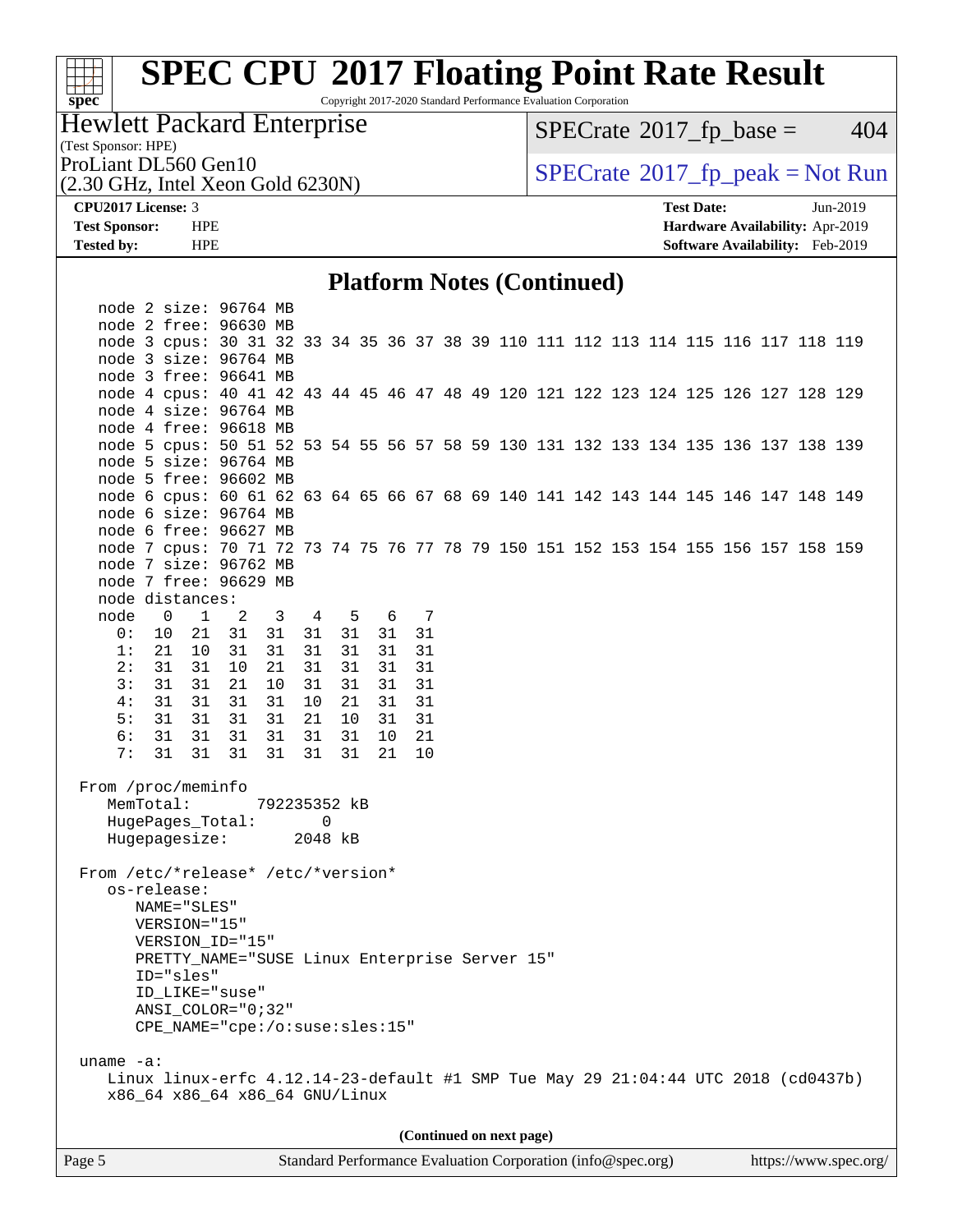#### **[spec](http://www.spec.org/)**<sup>®</sup> **[SPEC CPU](http://www.spec.org/auto/cpu2017/Docs/result-fields.html#SPECCPU2017FloatingPointRateResult)[2017 Floating Point Rate Result](http://www.spec.org/auto/cpu2017/Docs/result-fields.html#SPECCPU2017FloatingPointRateResult)** Copyright 2017-2020 Standard Performance Evaluation Corporation

#### Hewlett Packard Enterprise

 $SPECTate$ <sup>®</sup>[2017\\_fp\\_base =](http://www.spec.org/auto/cpu2017/Docs/result-fields.html#SPECrate2017fpbase) 404

#### (Test Sponsor: HPE)

(2.30 GHz, Intel Xeon Gold 6230N)

ProLiant DL560 Gen10<br>  $\begin{array}{c}\n\text{SPECrate} \textcirc 2017\_fp\_peak = Not Run \\
\text{SPECrate} \textcirc 2017\_fp\_peak = Not Run\n\end{array}$  $\begin{array}{c}\n\text{SPECrate} \textcirc 2017\_fp\_peak = Not Run \\
\text{SPECrate} \textcirc 2017\_fp\_peak = Not Run\n\end{array}$  $\begin{array}{c}\n\text{SPECrate} \textcirc 2017\_fp\_peak = Not Run \\
\text{SPECrate} \textcirc 2017\_fp\_peak = Not Run\n\end{array}$ 

**[Tested by:](http://www.spec.org/auto/cpu2017/Docs/result-fields.html#Testedby)** HPE **[Software Availability:](http://www.spec.org/auto/cpu2017/Docs/result-fields.html#SoftwareAvailability)** Feb-2019

**[CPU2017 License:](http://www.spec.org/auto/cpu2017/Docs/result-fields.html#CPU2017License)** 3 **[Test Date:](http://www.spec.org/auto/cpu2017/Docs/result-fields.html#TestDate)** Jun-2019 **[Test Sponsor:](http://www.spec.org/auto/cpu2017/Docs/result-fields.html#TestSponsor)** HPE **[Hardware Availability:](http://www.spec.org/auto/cpu2017/Docs/result-fields.html#HardwareAvailability)** Apr-2019

#### **[Platform Notes \(Continued\)](http://www.spec.org/auto/cpu2017/Docs/result-fields.html#PlatformNotes)**

Kernel self-reported vulnerability status:

 CVE-2017-5754 (Meltdown): Not affected CVE-2017-5753 (Spectre variant 1): Mitigation: \_\_user pointer sanitization CVE-2017-5715 (Spectre variant 2): Mitigation: Indirect Branch Restricted Speculation, IBPB, IBRS\_FW

run-level 3 Jun 6 09:29

 SPEC is set to: /home/cpu2017\_u2 Filesystem Type Size Used Avail Use% Mounted on /dev/sda2 btrfs 371G 117G 254G 32% /home

 Additional information from dmidecode follows. WARNING: Use caution when you interpret this section. The 'dmidecode' program reads system data which is "intended to allow hardware to be accurately determined", but the intent may not be met, as there are frequent changes to hardware, firmware, and the "DMTF SMBIOS" standard. BIOS HPE U34 02/02/2019 Memory: 24x UNKNOWN NOT AVAILABLE 24x UNKNOWN NOT AVAILABLE 32 GB 2 rank 2933

(End of data from sysinfo program)

#### **[Compiler Version Notes](http://www.spec.org/auto/cpu2017/Docs/result-fields.html#CompilerVersionNotes)**

| Page 6      | Standard Performance Evaluation Corporation (info@spec.org)                                                                                                                          | https://www.spec.org/ |
|-------------|--------------------------------------------------------------------------------------------------------------------------------------------------------------------------------------|-----------------------|
|             | (Continued on next page)                                                                                                                                                             |                       |
| $C++$ , $C$ | 511. povray $r(base)$ 526. blender $r(base)$                                                                                                                                         |                       |
|             | Intel(R) $C++$ Intel(R) 64 Compiler for applications running on Intel(R) 64,<br>Version 19.0.2.187 Build 20190117<br>Copyright (C) 1985-2019 Intel Corporation. All rights reserved. |                       |
| $C++$       | 508. namd $r(base)$ 510. parest $r(base)$                                                                                                                                            |                       |
|             | Intel(R) C Intel(R) 64 Compiler for applications running on Intel(R) 64,<br>Version 19.0.2.187 Build 20190117<br>Copyright (C) 1985-2019 Intel Corporation. All rights reserved.     |                       |
| C           | 519.1bm_r(base) 538.imagick_r(base) 544.nab_r(base)                                                                                                                                  |                       |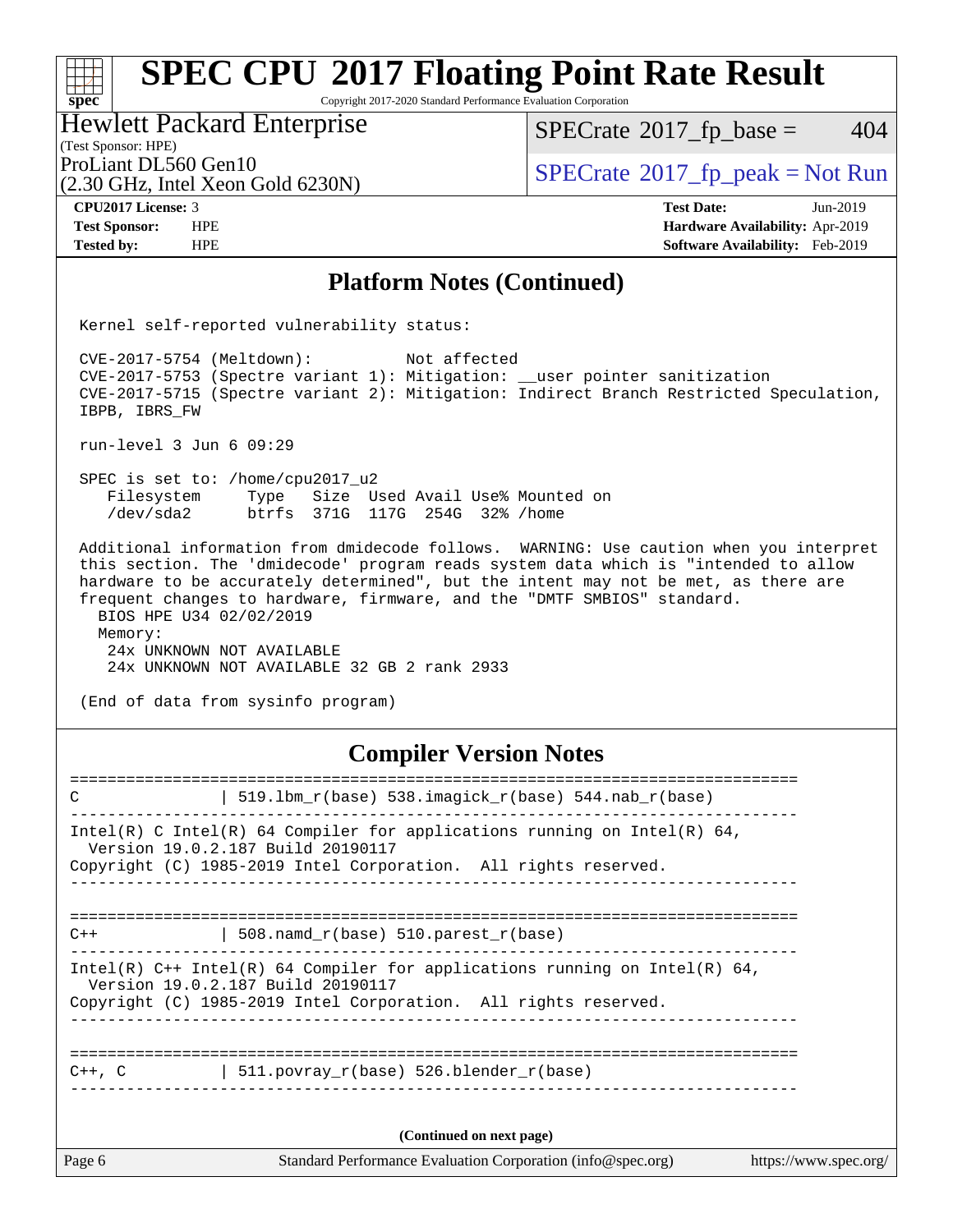

# **[SPEC CPU](http://www.spec.org/auto/cpu2017/Docs/result-fields.html#SPECCPU2017FloatingPointRateResult)[2017 Floating Point Rate Result](http://www.spec.org/auto/cpu2017/Docs/result-fields.html#SPECCPU2017FloatingPointRateResult)**

Copyright 2017-2020 Standard Performance Evaluation Corporation

#### Hewlett Packard Enterprise

 $SPECTate@2017_fp\_base = 404$ 

#### (Test Sponsor: HPE)

(2.30 GHz, Intel Xeon Gold 6230N)

ProLiant DL560 Gen10<br>(2.30 GHz, Intel Xeon Gold 6230N) [SPECrate](http://www.spec.org/auto/cpu2017/Docs/result-fields.html#SPECrate2017fppeak)®[2017\\_fp\\_peak = N](http://www.spec.org/auto/cpu2017/Docs/result-fields.html#SPECrate2017fppeak)ot Run

**[CPU2017 License:](http://www.spec.org/auto/cpu2017/Docs/result-fields.html#CPU2017License)** 3 **[Test Date:](http://www.spec.org/auto/cpu2017/Docs/result-fields.html#TestDate)** Jun-2019 **[Test Sponsor:](http://www.spec.org/auto/cpu2017/Docs/result-fields.html#TestSponsor)** HPE **[Hardware Availability:](http://www.spec.org/auto/cpu2017/Docs/result-fields.html#HardwareAvailability)** Apr-2019 **[Tested by:](http://www.spec.org/auto/cpu2017/Docs/result-fields.html#Testedby)** HPE **[Software Availability:](http://www.spec.org/auto/cpu2017/Docs/result-fields.html#SoftwareAvailability)** Feb-2019

#### **[Compiler Version Notes \(Continued\)](http://www.spec.org/auto/cpu2017/Docs/result-fields.html#CompilerVersionNotes)**

| Intel(R) $C++$ Intel(R) 64 Compiler for applications running on Intel(R) 64,<br>Version 19.0.2.187 Build 20190117<br>Copyright (C) 1985-2019 Intel Corporation. All rights reserved.<br>Intel(R) C Intel(R) 64 Compiler for applications running on Intel(R) 64,<br>Version 19.0.2.187 Build 20190117 |
|-------------------------------------------------------------------------------------------------------------------------------------------------------------------------------------------------------------------------------------------------------------------------------------------------------|
| Copyright (C) 1985-2019 Intel Corporation. All rights reserved.                                                                                                                                                                                                                                       |
|                                                                                                                                                                                                                                                                                                       |
| $C_{++}$ , C, Fortran   507.cactuBSSN_r(base)                                                                                                                                                                                                                                                         |
| Intel(R) $C++$ Intel(R) 64 Compiler for applications running on Intel(R) 64,<br>Version 19.0.2.187 Build 20190117                                                                                                                                                                                     |
| Copyright (C) 1985-2019 Intel Corporation. All rights reserved.<br>Intel(R) C Intel(R) 64 Compiler for applications running on Intel(R) 64,<br>Version 19.0.2.187 Build 20190117                                                                                                                      |
| Copyright (C) 1985-2019 Intel Corporation. All rights reserved.<br>$Intel(R)$ Fortran Intel(R) 64 Compiler for applications running on Intel(R)                                                                                                                                                       |
| 64, Version 19.0.2.187 Build 20190117<br>Copyright (C) 1985-2019 Intel Corporation. All rights reserved.<br><u>_____________________</u>                                                                                                                                                              |
| 503.bwaves_r(base) 549.fotonik3d_r(base) 554.roms_r(base)<br>Fortran                                                                                                                                                                                                                                  |
| $Intel(R)$ Fortran Intel(R) 64 Compiler for applications running on Intel(R)<br>64, Version 19.0.2.187 Build 20190117<br>Copyright (C) 1985-2019 Intel Corporation. All rights reserved.                                                                                                              |
|                                                                                                                                                                                                                                                                                                       |
| Fortran, $C$   521.wrf_r(base) 527.cam4_r(base)                                                                                                                                                                                                                                                       |
| $Intel(R)$ Fortran Intel(R) 64 Compiler for applications running on Intel(R)<br>64, Version 19.0.2.187 Build 20190117                                                                                                                                                                                 |
| Copyright (C) 1985-2019 Intel Corporation. All rights reserved.<br>Intel(R) C Intel(R) 64 Compiler for applications running on Intel(R) 64,<br>Version 19.0.2.187 Build 20190117                                                                                                                      |
| Copyright (C) 1985-2019 Intel Corporation. All rights reserved.                                                                                                                                                                                                                                       |
|                                                                                                                                                                                                                                                                                                       |

### **[Base Compiler Invocation](http://www.spec.org/auto/cpu2017/Docs/result-fields.html#BaseCompilerInvocation)**

[C benchmarks](http://www.spec.org/auto/cpu2017/Docs/result-fields.html#Cbenchmarks):

[icc -m64 -std=c11](http://www.spec.org/cpu2017/results/res2019q3/cpu2017-20190625-15662.flags.html#user_CCbase_intel_icc_64bit_c11_33ee0cdaae7deeeab2a9725423ba97205ce30f63b9926c2519791662299b76a0318f32ddfffdc46587804de3178b4f9328c46fa7c2b0cd779d7a61945c91cd35)

**(Continued on next page)**

Page 7 Standard Performance Evaluation Corporation [\(info@spec.org\)](mailto:info@spec.org) <https://www.spec.org/>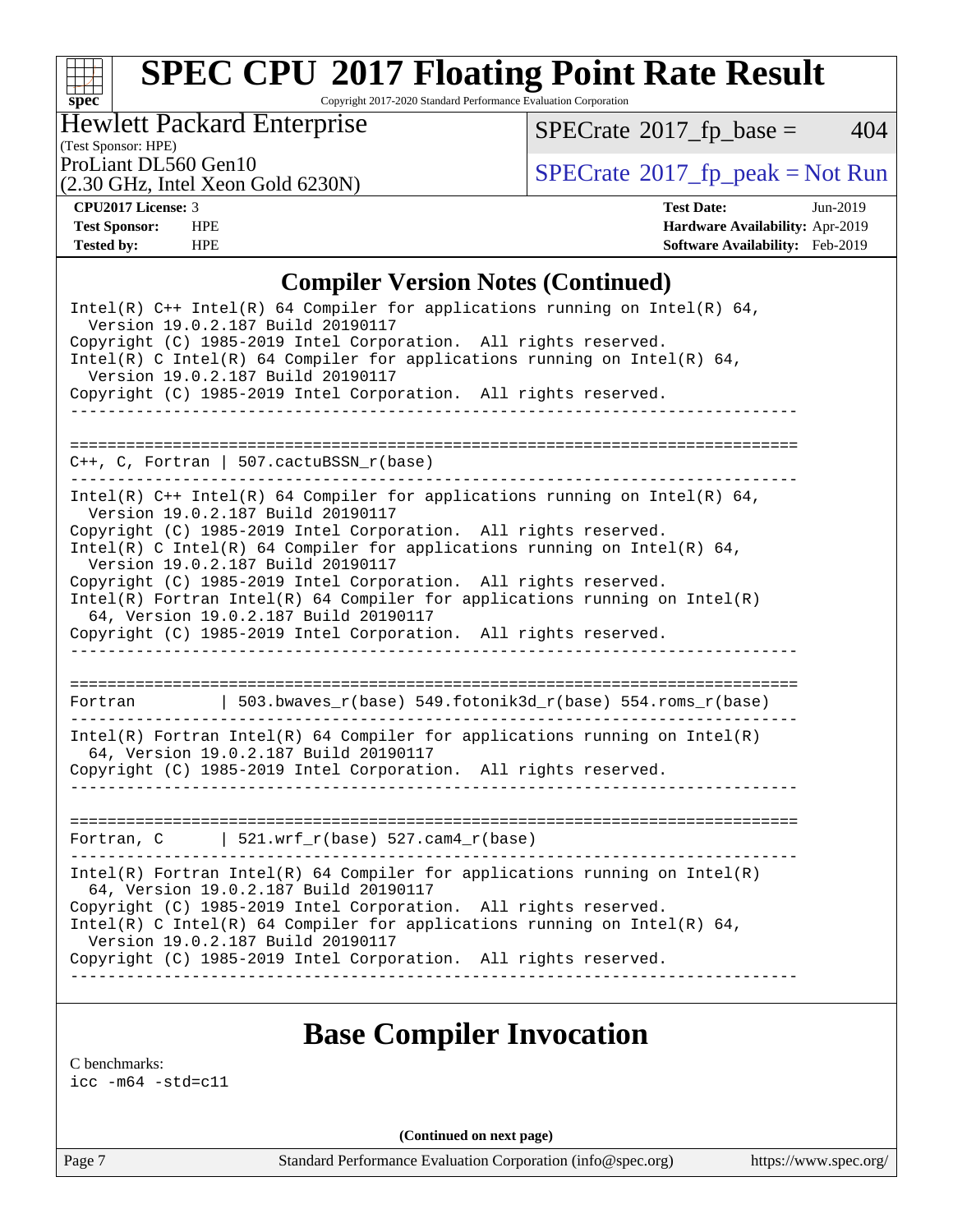

# **[SPEC CPU](http://www.spec.org/auto/cpu2017/Docs/result-fields.html#SPECCPU2017FloatingPointRateResult)[2017 Floating Point Rate Result](http://www.spec.org/auto/cpu2017/Docs/result-fields.html#SPECCPU2017FloatingPointRateResult)**

Copyright 2017-2020 Standard Performance Evaluation Corporation

### Hewlett Packard Enterprise

 $SPECTate$ <sup>®</sup>[2017\\_fp\\_base =](http://www.spec.org/auto/cpu2017/Docs/result-fields.html#SPECrate2017fpbase) 404

(Test Sponsor: HPE)

(2.30 GHz, Intel Xeon Gold 6230N)

ProLiant DL560 Gen10<br>  $SPECTATE$  [SPECrate](http://www.spec.org/auto/cpu2017/Docs/result-fields.html#SPECrate2017fppeak)®[2017\\_fp\\_peak = N](http://www.spec.org/auto/cpu2017/Docs/result-fields.html#SPECrate2017fppeak)ot Run

**[CPU2017 License:](http://www.spec.org/auto/cpu2017/Docs/result-fields.html#CPU2017License)** 3 **[Test Date:](http://www.spec.org/auto/cpu2017/Docs/result-fields.html#TestDate)** Jun-2019 **[Test Sponsor:](http://www.spec.org/auto/cpu2017/Docs/result-fields.html#TestSponsor)** HPE **[Hardware Availability:](http://www.spec.org/auto/cpu2017/Docs/result-fields.html#HardwareAvailability)** Apr-2019 **[Tested by:](http://www.spec.org/auto/cpu2017/Docs/result-fields.html#Testedby)** HPE **[Software Availability:](http://www.spec.org/auto/cpu2017/Docs/result-fields.html#SoftwareAvailability)** Feb-2019

## **[Base Compiler Invocation \(Continued\)](http://www.spec.org/auto/cpu2017/Docs/result-fields.html#BaseCompilerInvocation)**

[C++ benchmarks:](http://www.spec.org/auto/cpu2017/Docs/result-fields.html#CXXbenchmarks) [icpc -m64](http://www.spec.org/cpu2017/results/res2019q3/cpu2017-20190625-15662.flags.html#user_CXXbase_intel_icpc_64bit_4ecb2543ae3f1412ef961e0650ca070fec7b7afdcd6ed48761b84423119d1bf6bdf5cad15b44d48e7256388bc77273b966e5eb805aefd121eb22e9299b2ec9d9)

[Fortran benchmarks](http://www.spec.org/auto/cpu2017/Docs/result-fields.html#Fortranbenchmarks): [ifort -m64](http://www.spec.org/cpu2017/results/res2019q3/cpu2017-20190625-15662.flags.html#user_FCbase_intel_ifort_64bit_24f2bb282fbaeffd6157abe4f878425411749daecae9a33200eee2bee2fe76f3b89351d69a8130dd5949958ce389cf37ff59a95e7a40d588e8d3a57e0c3fd751)

[Benchmarks using both Fortran and C](http://www.spec.org/auto/cpu2017/Docs/result-fields.html#BenchmarksusingbothFortranandC): [ifort -m64](http://www.spec.org/cpu2017/results/res2019q3/cpu2017-20190625-15662.flags.html#user_CC_FCbase_intel_ifort_64bit_24f2bb282fbaeffd6157abe4f878425411749daecae9a33200eee2bee2fe76f3b89351d69a8130dd5949958ce389cf37ff59a95e7a40d588e8d3a57e0c3fd751) [icc -m64 -std=c11](http://www.spec.org/cpu2017/results/res2019q3/cpu2017-20190625-15662.flags.html#user_CC_FCbase_intel_icc_64bit_c11_33ee0cdaae7deeeab2a9725423ba97205ce30f63b9926c2519791662299b76a0318f32ddfffdc46587804de3178b4f9328c46fa7c2b0cd779d7a61945c91cd35)

[Benchmarks using both C and C++](http://www.spec.org/auto/cpu2017/Docs/result-fields.html#BenchmarksusingbothCandCXX): [icpc -m64](http://www.spec.org/cpu2017/results/res2019q3/cpu2017-20190625-15662.flags.html#user_CC_CXXbase_intel_icpc_64bit_4ecb2543ae3f1412ef961e0650ca070fec7b7afdcd6ed48761b84423119d1bf6bdf5cad15b44d48e7256388bc77273b966e5eb805aefd121eb22e9299b2ec9d9) [icc -m64 -std=c11](http://www.spec.org/cpu2017/results/res2019q3/cpu2017-20190625-15662.flags.html#user_CC_CXXbase_intel_icc_64bit_c11_33ee0cdaae7deeeab2a9725423ba97205ce30f63b9926c2519791662299b76a0318f32ddfffdc46587804de3178b4f9328c46fa7c2b0cd779d7a61945c91cd35)

[Benchmarks using Fortran, C, and C++:](http://www.spec.org/auto/cpu2017/Docs/result-fields.html#BenchmarksusingFortranCandCXX) [icpc -m64](http://www.spec.org/cpu2017/results/res2019q3/cpu2017-20190625-15662.flags.html#user_CC_CXX_FCbase_intel_icpc_64bit_4ecb2543ae3f1412ef961e0650ca070fec7b7afdcd6ed48761b84423119d1bf6bdf5cad15b44d48e7256388bc77273b966e5eb805aefd121eb22e9299b2ec9d9) [icc -m64 -std=c11](http://www.spec.org/cpu2017/results/res2019q3/cpu2017-20190625-15662.flags.html#user_CC_CXX_FCbase_intel_icc_64bit_c11_33ee0cdaae7deeeab2a9725423ba97205ce30f63b9926c2519791662299b76a0318f32ddfffdc46587804de3178b4f9328c46fa7c2b0cd779d7a61945c91cd35) [ifort -m64](http://www.spec.org/cpu2017/results/res2019q3/cpu2017-20190625-15662.flags.html#user_CC_CXX_FCbase_intel_ifort_64bit_24f2bb282fbaeffd6157abe4f878425411749daecae9a33200eee2bee2fe76f3b89351d69a8130dd5949958ce389cf37ff59a95e7a40d588e8d3a57e0c3fd751)

### **[Base Portability Flags](http://www.spec.org/auto/cpu2017/Docs/result-fields.html#BasePortabilityFlags)**

 503.bwaves\_r: [-DSPEC\\_LP64](http://www.spec.org/cpu2017/results/res2019q3/cpu2017-20190625-15662.flags.html#suite_basePORTABILITY503_bwaves_r_DSPEC_LP64) 507.cactuBSSN\_r: [-DSPEC\\_LP64](http://www.spec.org/cpu2017/results/res2019q3/cpu2017-20190625-15662.flags.html#suite_basePORTABILITY507_cactuBSSN_r_DSPEC_LP64) 508.namd\_r: [-DSPEC\\_LP64](http://www.spec.org/cpu2017/results/res2019q3/cpu2017-20190625-15662.flags.html#suite_basePORTABILITY508_namd_r_DSPEC_LP64) 510.parest\_r: [-DSPEC\\_LP64](http://www.spec.org/cpu2017/results/res2019q3/cpu2017-20190625-15662.flags.html#suite_basePORTABILITY510_parest_r_DSPEC_LP64) 511.povray\_r: [-DSPEC\\_LP64](http://www.spec.org/cpu2017/results/res2019q3/cpu2017-20190625-15662.flags.html#suite_basePORTABILITY511_povray_r_DSPEC_LP64) 519.lbm\_r: [-DSPEC\\_LP64](http://www.spec.org/cpu2017/results/res2019q3/cpu2017-20190625-15662.flags.html#suite_basePORTABILITY519_lbm_r_DSPEC_LP64) 521.wrf\_r: [-DSPEC\\_LP64](http://www.spec.org/cpu2017/results/res2019q3/cpu2017-20190625-15662.flags.html#suite_basePORTABILITY521_wrf_r_DSPEC_LP64) [-DSPEC\\_CASE\\_FLAG](http://www.spec.org/cpu2017/results/res2019q3/cpu2017-20190625-15662.flags.html#b521.wrf_r_baseCPORTABILITY_DSPEC_CASE_FLAG) [-convert big\\_endian](http://www.spec.org/cpu2017/results/res2019q3/cpu2017-20190625-15662.flags.html#user_baseFPORTABILITY521_wrf_r_convert_big_endian_c3194028bc08c63ac5d04de18c48ce6d347e4e562e8892b8bdbdc0214820426deb8554edfa529a3fb25a586e65a3d812c835984020483e7e73212c4d31a38223) 526.blender\_r: [-DSPEC\\_LP64](http://www.spec.org/cpu2017/results/res2019q3/cpu2017-20190625-15662.flags.html#suite_basePORTABILITY526_blender_r_DSPEC_LP64) [-DSPEC\\_LINUX](http://www.spec.org/cpu2017/results/res2019q3/cpu2017-20190625-15662.flags.html#b526.blender_r_baseCPORTABILITY_DSPEC_LINUX) [-funsigned-char](http://www.spec.org/cpu2017/results/res2019q3/cpu2017-20190625-15662.flags.html#user_baseCPORTABILITY526_blender_r_force_uchar_40c60f00ab013830e2dd6774aeded3ff59883ba5a1fc5fc14077f794d777847726e2a5858cbc7672e36e1b067e7e5c1d9a74f7176df07886a243d7cc18edfe67) 527.cam4\_r: [-DSPEC\\_LP64](http://www.spec.org/cpu2017/results/res2019q3/cpu2017-20190625-15662.flags.html#suite_basePORTABILITY527_cam4_r_DSPEC_LP64) [-DSPEC\\_CASE\\_FLAG](http://www.spec.org/cpu2017/results/res2019q3/cpu2017-20190625-15662.flags.html#b527.cam4_r_baseCPORTABILITY_DSPEC_CASE_FLAG) 538.imagick\_r: [-DSPEC\\_LP64](http://www.spec.org/cpu2017/results/res2019q3/cpu2017-20190625-15662.flags.html#suite_basePORTABILITY538_imagick_r_DSPEC_LP64) 544.nab\_r: [-DSPEC\\_LP64](http://www.spec.org/cpu2017/results/res2019q3/cpu2017-20190625-15662.flags.html#suite_basePORTABILITY544_nab_r_DSPEC_LP64) 549.fotonik3d\_r: [-DSPEC\\_LP64](http://www.spec.org/cpu2017/results/res2019q3/cpu2017-20190625-15662.flags.html#suite_basePORTABILITY549_fotonik3d_r_DSPEC_LP64) 554.roms\_r: [-DSPEC\\_LP64](http://www.spec.org/cpu2017/results/res2019q3/cpu2017-20190625-15662.flags.html#suite_basePORTABILITY554_roms_r_DSPEC_LP64)

### **[Base Optimization Flags](http://www.spec.org/auto/cpu2017/Docs/result-fields.html#BaseOptimizationFlags)**

[C benchmarks](http://www.spec.org/auto/cpu2017/Docs/result-fields.html#Cbenchmarks):

[-xCORE-AVX2](http://www.spec.org/cpu2017/results/res2019q3/cpu2017-20190625-15662.flags.html#user_CCbase_f-xCORE-AVX2) [-ipo](http://www.spec.org/cpu2017/results/res2019q3/cpu2017-20190625-15662.flags.html#user_CCbase_f-ipo) [-O3](http://www.spec.org/cpu2017/results/res2019q3/cpu2017-20190625-15662.flags.html#user_CCbase_f-O3) [-no-prec-div](http://www.spec.org/cpu2017/results/res2019q3/cpu2017-20190625-15662.flags.html#user_CCbase_f-no-prec-div) [-qopt-prefetch](http://www.spec.org/cpu2017/results/res2019q3/cpu2017-20190625-15662.flags.html#user_CCbase_f-qopt-prefetch) [-ffinite-math-only](http://www.spec.org/cpu2017/results/res2019q3/cpu2017-20190625-15662.flags.html#user_CCbase_f_finite_math_only_cb91587bd2077682c4b38af759c288ed7c732db004271a9512da14a4f8007909a5f1427ecbf1a0fb78ff2a814402c6114ac565ca162485bbcae155b5e4258871) [-qopt-mem-layout-trans=4](http://www.spec.org/cpu2017/results/res2019q3/cpu2017-20190625-15662.flags.html#user_CCbase_f-qopt-mem-layout-trans_fa39e755916c150a61361b7846f310bcdf6f04e385ef281cadf3647acec3f0ae266d1a1d22d972a7087a248fd4e6ca390a3634700869573d231a252c784941a8)

[C++ benchmarks:](http://www.spec.org/auto/cpu2017/Docs/result-fields.html#CXXbenchmarks) [-xCORE-AVX2](http://www.spec.org/cpu2017/results/res2019q3/cpu2017-20190625-15662.flags.html#user_CXXbase_f-xCORE-AVX2) [-ipo](http://www.spec.org/cpu2017/results/res2019q3/cpu2017-20190625-15662.flags.html#user_CXXbase_f-ipo) [-O3](http://www.spec.org/cpu2017/results/res2019q3/cpu2017-20190625-15662.flags.html#user_CXXbase_f-O3) [-no-prec-div](http://www.spec.org/cpu2017/results/res2019q3/cpu2017-20190625-15662.flags.html#user_CXXbase_f-no-prec-div) [-qopt-prefetch](http://www.spec.org/cpu2017/results/res2019q3/cpu2017-20190625-15662.flags.html#user_CXXbase_f-qopt-prefetch) [-ffinite-math-only](http://www.spec.org/cpu2017/results/res2019q3/cpu2017-20190625-15662.flags.html#user_CXXbase_f_finite_math_only_cb91587bd2077682c4b38af759c288ed7c732db004271a9512da14a4f8007909a5f1427ecbf1a0fb78ff2a814402c6114ac565ca162485bbcae155b5e4258871) [-qopt-mem-layout-trans=4](http://www.spec.org/cpu2017/results/res2019q3/cpu2017-20190625-15662.flags.html#user_CXXbase_f-qopt-mem-layout-trans_fa39e755916c150a61361b7846f310bcdf6f04e385ef281cadf3647acec3f0ae266d1a1d22d972a7087a248fd4e6ca390a3634700869573d231a252c784941a8)

**(Continued on next page)**

Page 8 Standard Performance Evaluation Corporation [\(info@spec.org\)](mailto:info@spec.org) <https://www.spec.org/>